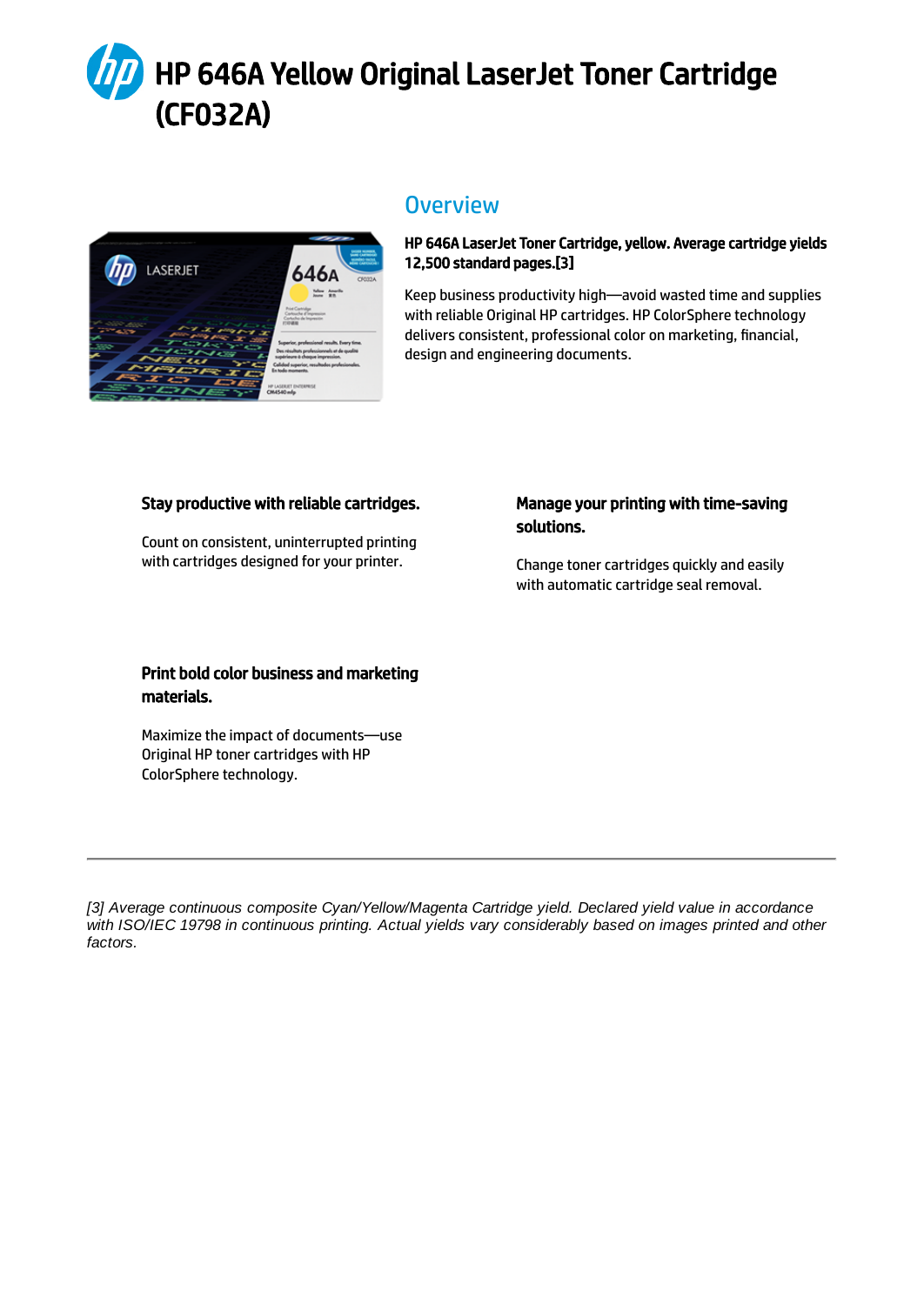## Specifications

| Color(s) of printing supplies                | Yellow                                                                                |
|----------------------------------------------|---------------------------------------------------------------------------------------|
| <b>Print Technology</b>                      | Laser                                                                                 |
| Supply type                                  | Cartridges                                                                            |
| <b>Operating temperature range</b>           | 15 to 27°C                                                                            |
| Storage temperature range                    | $-20$ to 40 $^{\circ}$ C                                                              |
| <b>Operating humidity range</b>              | 10 to 70% RH                                                                          |
| <b>Non-Operating Humidity Range</b>          | 10 to 95% RH                                                                          |
| <b>Print Resolution Technologies</b>         | Smart                                                                                 |
| <b>Printing Material Shelf Life</b>          | Not applicable                                                                        |
| <b>Compatibility</b>                         | HP Color LaserJet Enterprise CM4540 MFP                                               |
| Product count per unit                       | $\mathbf{1}$                                                                          |
| <b>Quantity per pallet</b>                   | 90                                                                                    |
| <b>Quantity per European pallet</b>          | 56                                                                                    |
| Count of carton in pallet                    | 90                                                                                    |
| <b>UPC number</b>                            | 884962601310                                                                          |
| Minimum dimensions ( $W \times D \times H$ ) | 390 x 164 x 214 mm                                                                    |
| Minimum dimensions ( $W \times D \times H$ ) | 15.35 x 6.46 x 8.43 in                                                                |
| Package dimensions (W x D x H)               | 390 x 164 x 214 mm                                                                    |
| Package dimensions (W x D x H)               | 15.35 x 6.46 x 8.43 in                                                                |
| Pallet dimensions (W x D x H)                | 1185 x 1000 x 1214 mm                                                                 |
| <b>Pallet dimensions</b>                     | 46.7 x 39.4 x 47.8 in                                                                 |
| Package weight                               | 1.84 kg                                                                               |
| Package weight                               | 4.05 lb                                                                               |
| <b>Pallet weight</b>                         | 186.1 kg                                                                              |
| <b>Pallet weight</b>                         | 409.3 lb                                                                              |
| <b>Page Yield</b>                            | 12500                                                                                 |
| What's in the box                            | Toner cartridge; Recycling guide                                                      |
| <b>Warranty</b>                              | This HP product is warranted to be free from defects in materials and<br>workmanship. |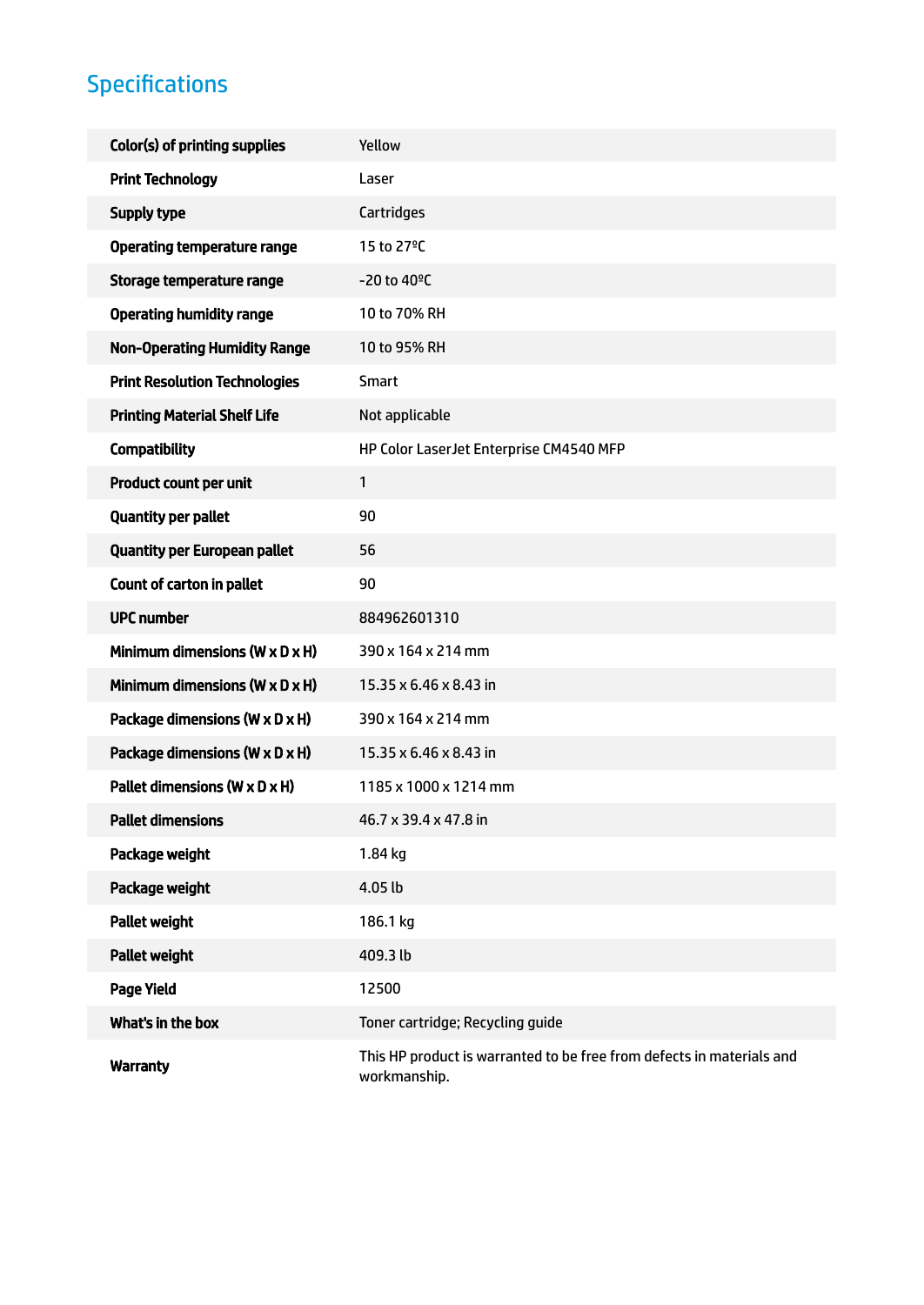## Additional specifications

| <b>Additional information about Eco</b>                 | http://www.hp.com/go/ecosolutions                                                                                                                                                                                                         |
|---------------------------------------------------------|-------------------------------------------------------------------------------------------------------------------------------------------------------------------------------------------------------------------------------------------|
| <b>Cartridge Colors</b>                                 | Yellow                                                                                                                                                                                                                                    |
| Count of cartons per pallet layer                       | 18                                                                                                                                                                                                                                        |
| <b>Count of layers in pallet</b>                        | 5                                                                                                                                                                                                                                         |
| <b>Country of origin</b>                                | Made in Japan                                                                                                                                                                                                                             |
| <b>Eco label</b>                                        | <b>ENERGY STAR<sup>®</sup> Qualified</b>                                                                                                                                                                                                  |
| European pallet dimensions (W x<br>$D \times H$         | 1170 x 800 x 1005 mm                                                                                                                                                                                                                      |
| Master or single cartons per layer<br>(European pallet) | 14                                                                                                                                                                                                                                        |
| <b>Operating temperature range</b>                      | 59 to 81°F                                                                                                                                                                                                                                |
| Package count                                           | 1                                                                                                                                                                                                                                         |
| Page yield (color)                                      | 12,500 pages                                                                                                                                                                                                                              |
| Page yield footnote                                     | Approximate average composite cyan, yellow, magenta yield based on<br>ISO/IEC 19798. Actual yield varies considerably based on content of<br>printed pages and other factors. For details see<br>http://www.hp.com/go/learnaboutsupplies. |
| <b>Pallet weight</b>                                    | 123.5 kg                                                                                                                                                                                                                                  |
| <b>Print technology</b>                                 | Laser                                                                                                                                                                                                                                     |
| <b>Product subgroup</b>                                 | <b>Standard Capacity Toner Cartridges</b>                                                                                                                                                                                                 |
| <b>Recycled material content</b>                        | 12%                                                                                                                                                                                                                                       |
| <b>Selectability</b>                                    | 646A                                                                                                                                                                                                                                      |
| <b>Stacking number for pallet</b>                       | 20                                                                                                                                                                                                                                        |
| Storage temperature range                               | -4 to 104°F                                                                                                                                                                                                                               |
| <b>Sub-brand name</b>                                   | LaserJet                                                                                                                                                                                                                                  |
| Subgroup                                                | <b>Standard Capacity Cartridges</b>                                                                                                                                                                                                       |
| <b>UNSPSC code</b>                                      | 44103103                                                                                                                                                                                                                                  |